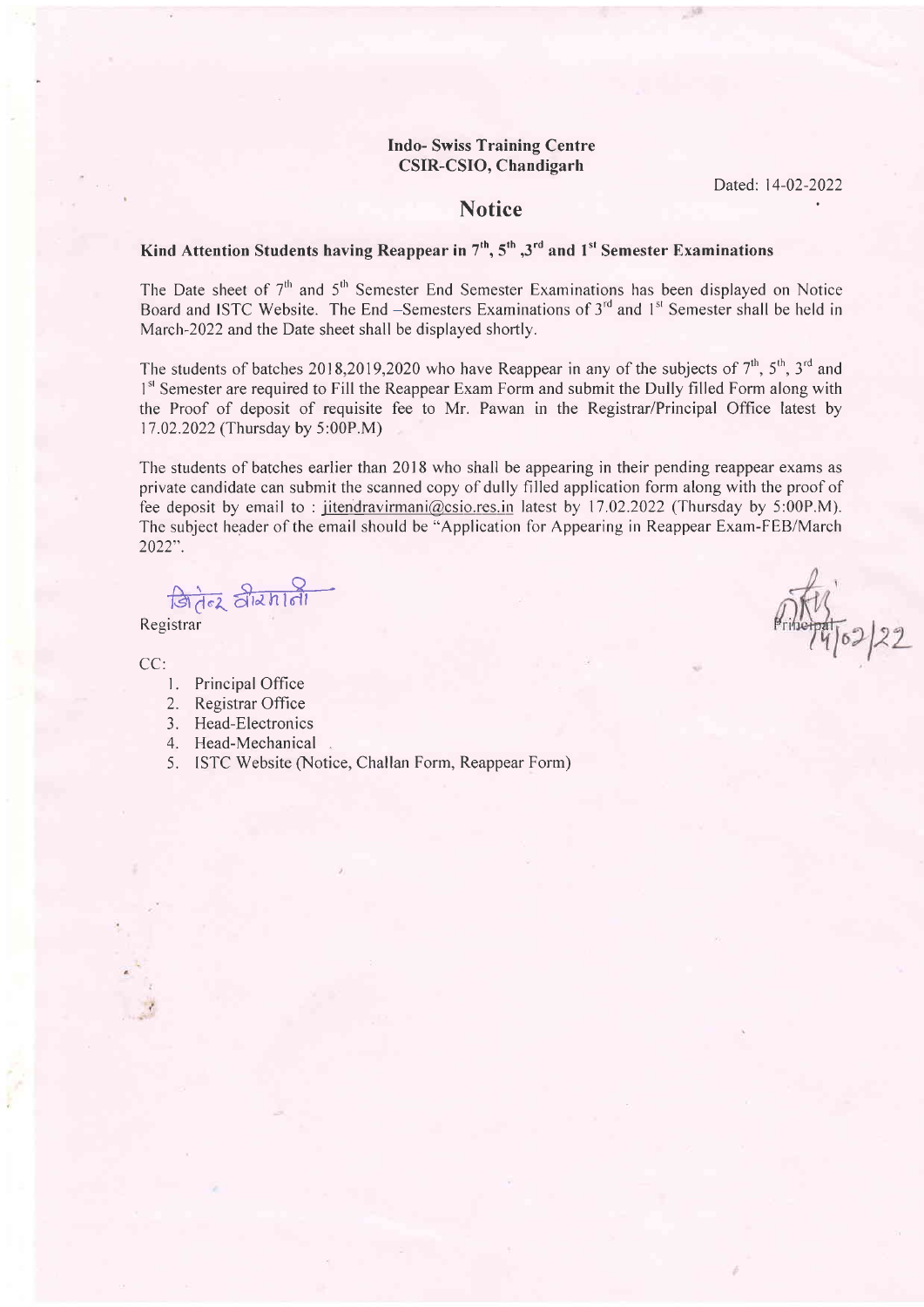# **INDO SWISS TRAINING CENTRE, CHANDIGARH**

## **Application format for Re-appear (R) examination**

| <b>Students Name:</b> |  |  |
|-----------------------|--|--|
| Students Roll No.     |  |  |
| Students Mobile No.   |  |  |

I wish to appear in the subject(s) mentioned below, for which I got re-appear / 'E' grade in the examination which was held during  $(month and Year)$ .

| S.No. | Subject | Semester | Previous Sessional<br>Marks<br>Obtained | Previous Semester<br>Marks Obtained | Previous<br><b>Total Marks</b> |
|-------|---------|----------|-----------------------------------------|-------------------------------------|--------------------------------|
|       |         |          |                                         |                                     |                                |
|       |         |          |                                         |                                     |                                |
|       |         |          |                                         |                                     |                                |
|       |         |          |                                         |                                     |                                |
|       |         |          |                                         |                                     |                                |
|       |         |          |                                         |                                     |                                |
|       |         |          |                                         |                                     |                                |
|       |         |          |                                         |                                     |                                |

Note:- A fee of Rs.1,000/- per subject to be deposited.

The requisite fee of Rs. \_\_\_\_\_\_\_\_\_\_\_\_\_\_ has been deposited and the receipt is attached herewith.

**Enclosed.1.Photocopy(s) of the relevant Mark sheet.** 2. Receipt of fee

Date: Signature of Student:

Signature of Class Incharge

(To be submitted in Registrar office)

## **Students should keep a photocopy with them**